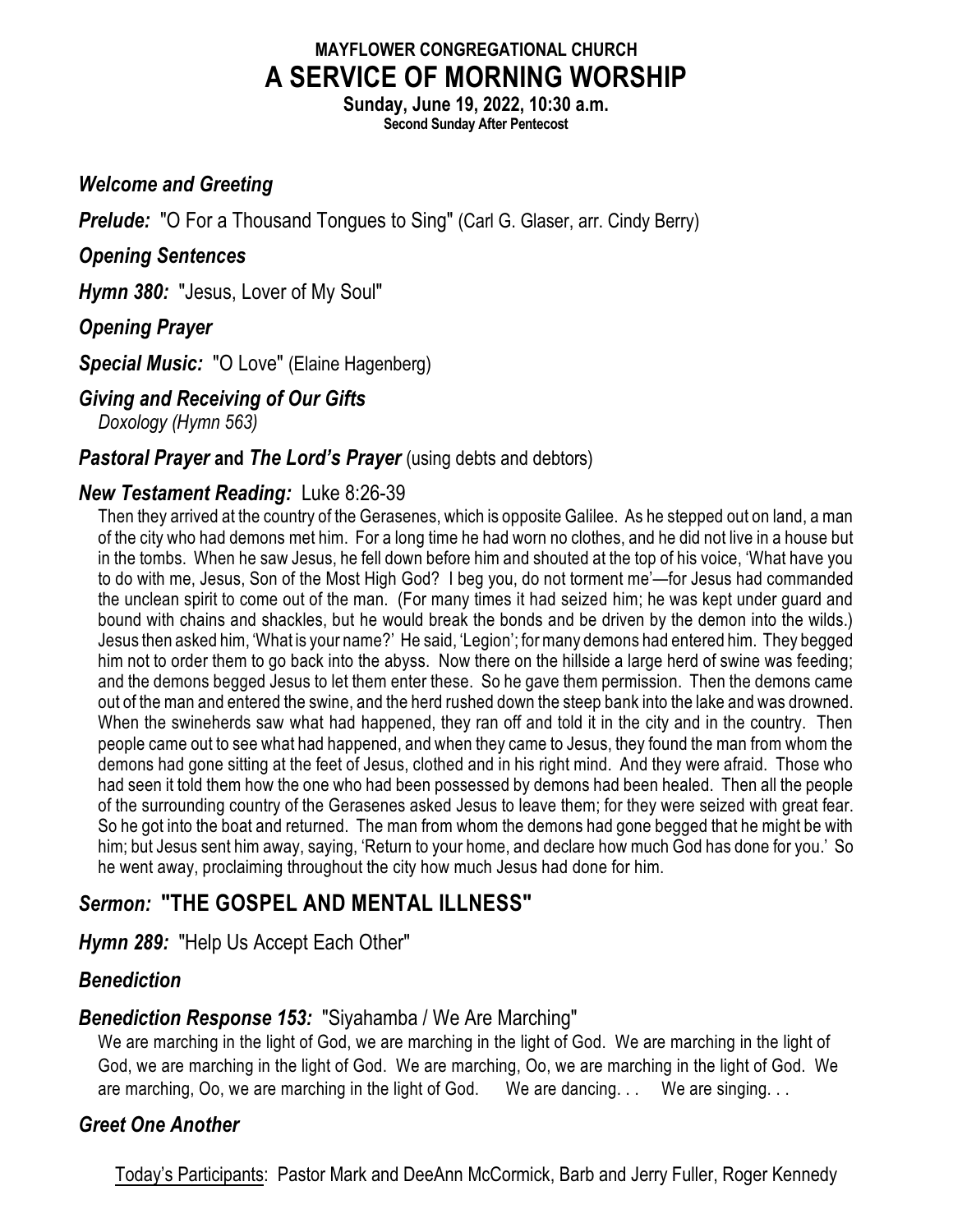### **GOD'S COVENANT PEOPLE**

Charles Wesley, 1707-1788

380

# **Jesus, Lover of My Soul**

Joseph Parry, 1841-1903



 $7.7.7.7 D$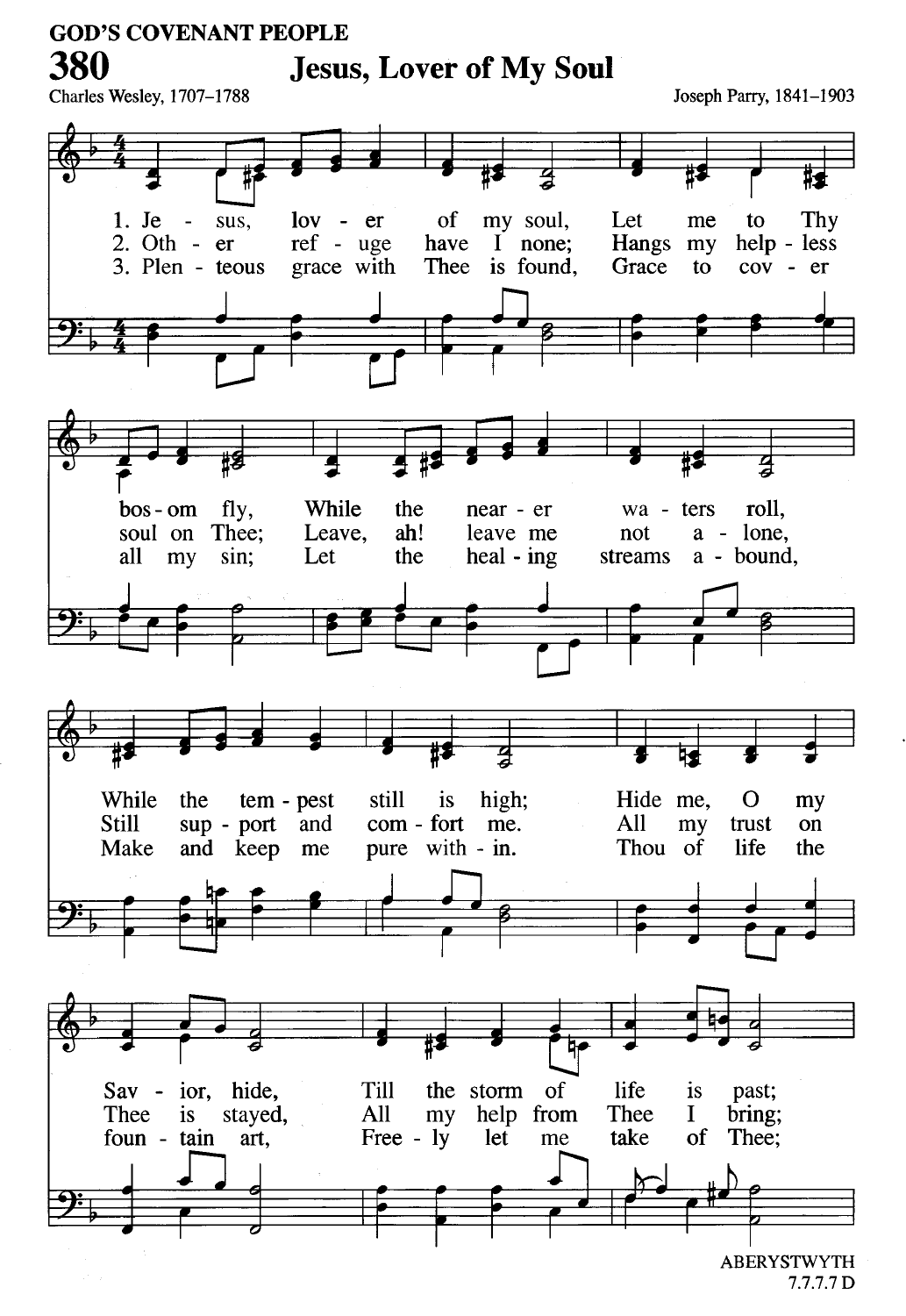**GOD'S COVENANT PEOPLE** 



I Thank You, Jesus, that You are the lover of my soul. The nature and extent of Your love is large enough to encompass the universe, the world, and all of time, but You are the lover of "my" soul. The psalmist looks at the stars and wonders, "What are mortals that You are mindful of them?"—and yet You are mindful. I think of all of the people in the world—six billion stars populating the galaxy of humanity—and stand in awe that You love me personally—me, so ordinary; me, so conflicted; me, so "me."

Is it true that if I were the only person in the world, You would have died for me? Can I insert my name into John 3:16, "For God so loved ?" Thank You for the truth proclaimed in this song, reflected by Your Incarnation and timelessly expressed in Your Word: that I am loved—personally. Help me, by Your Spirit, to respond to this love, to live in it, and to bask in it. As it flows to me, may it flow through me. As I receive, so let me give. Your song of love is my prayer. I sing it in full voice and with all my heart—in the name of the One who is the lover of my soul. Amen.

Rev. William Fillebrown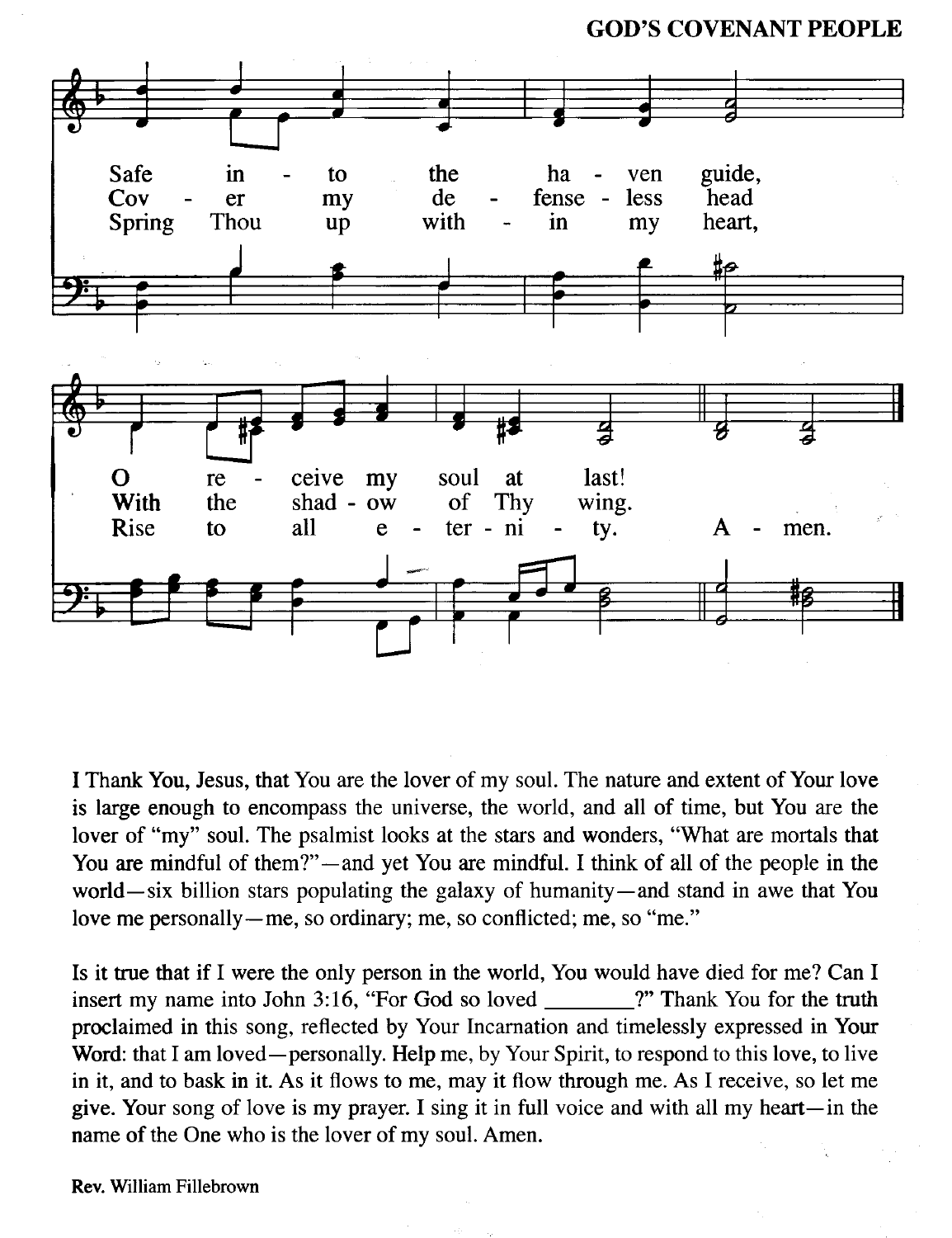**GOD'S REVELATION** 

**Help Us Accept Each Other** 

John Ness Beck, 1930-1987

John 15:12 Fred Kaan, 1929-

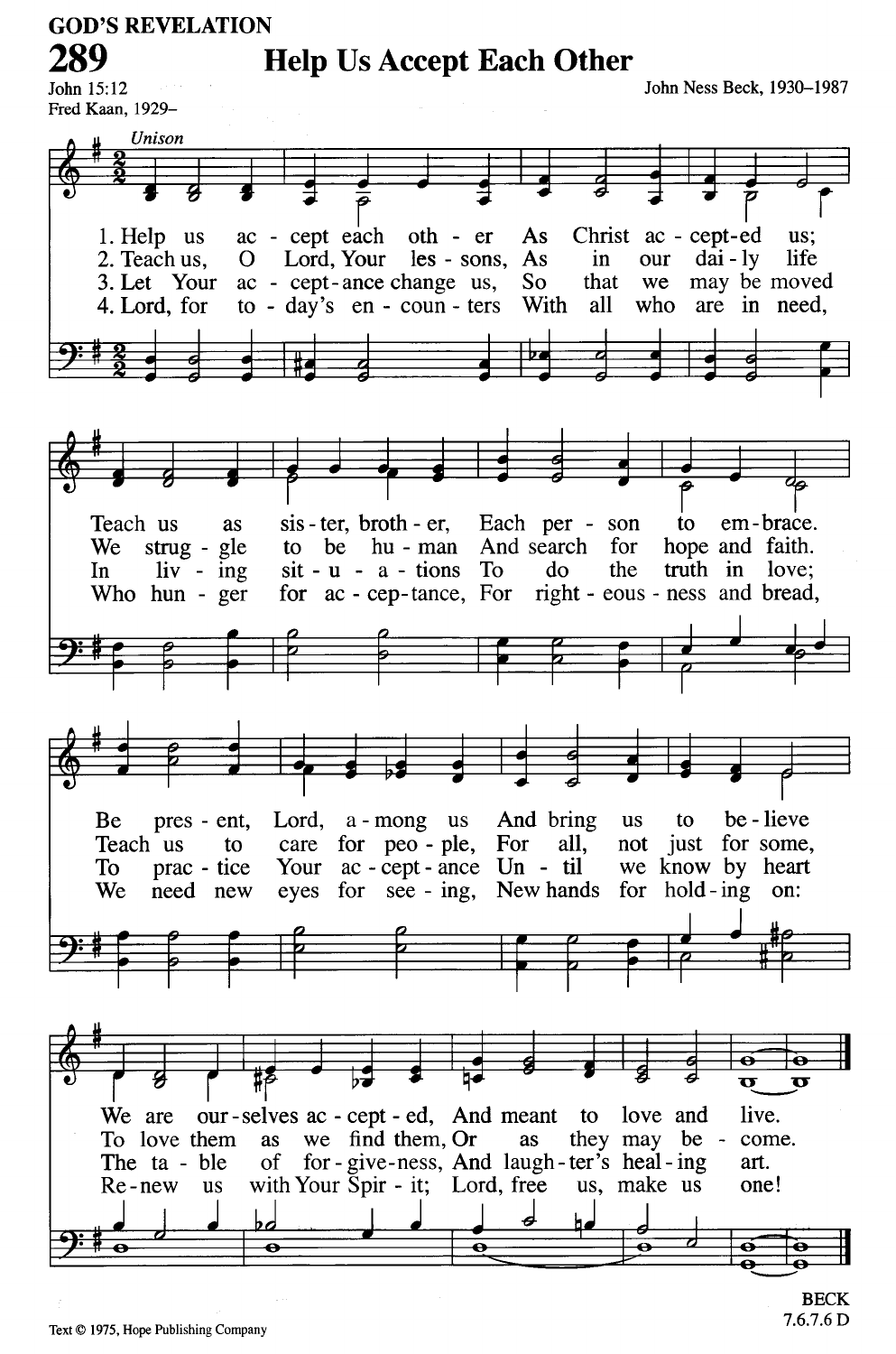### THE TRIUNE GOD Siyahamba / We Are Marching

South African Folk Song

153

South African Folk Song





Alternate text: dancing, singing, praying... Or: We are singing for the Lord is our light...

African phonetics: See-yah-hahmb eh-koo-kah-nyen kwen-kose See-yah-hahm-bah

© 1984, Utryck, admin. by Walton Music Corporation